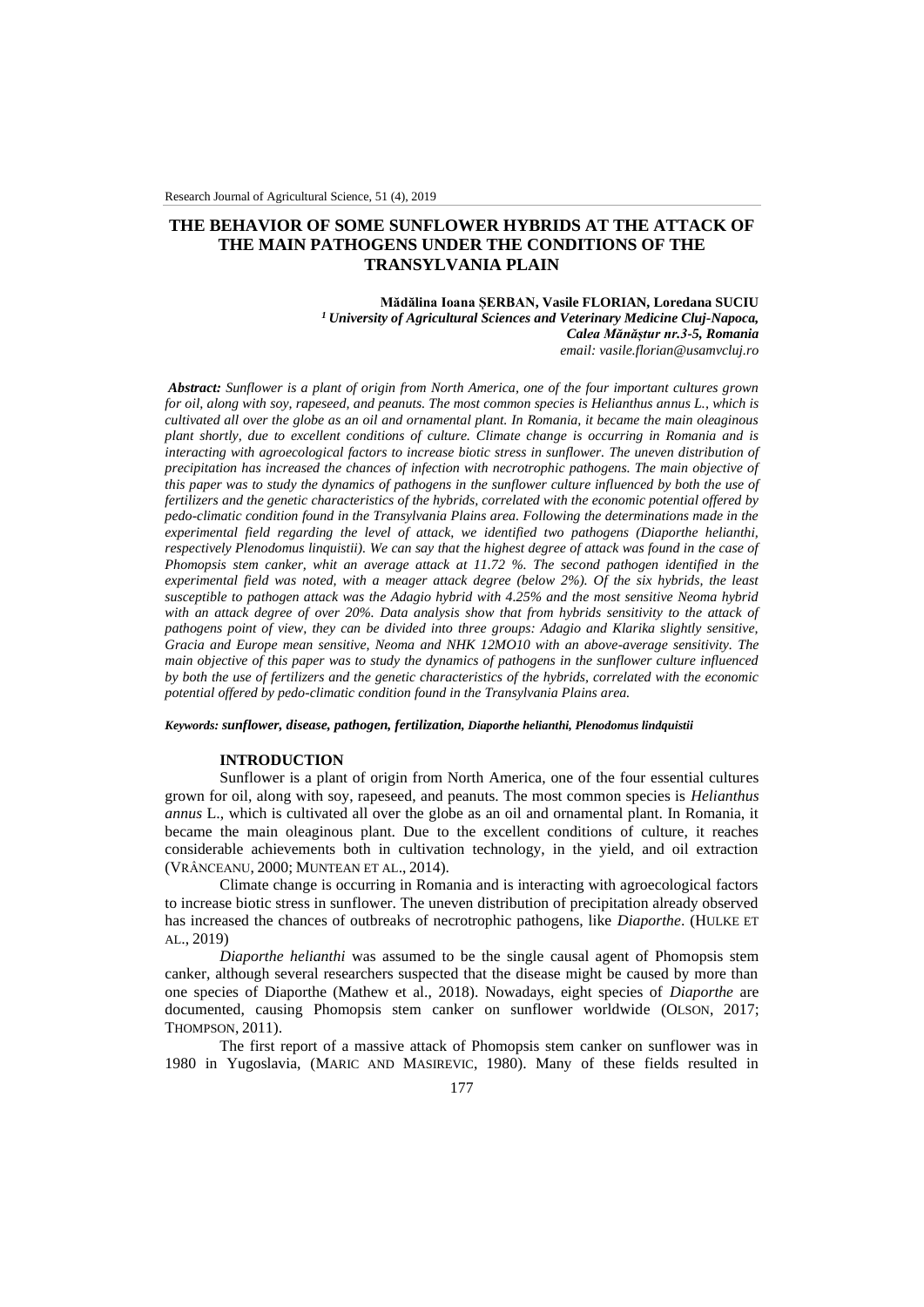significant yield reductions due to 50-80% of plant infection. Around the same time, the disease was also reported in Romania (ILIESCU ET AL., 1985).

Symptoms following Phomopsis attack are characterized by the appearance of spots on the leaves, stems, petioles, and under certain conditions also on the capitulum. On the leaves appear ellipsoidal brown spots, which initially settle on the edge of the leaf, at the end of one of the three primary nerves (HATMAN ET AL., 1989; LAZĂR ET AL., 1977; PÂRVU, 2010). Gradually, the spots progress in the form of a triangle with the tip directed towards the petiole, occupying in some cases the entire leaf. If the weather becomes very dry, the fungus stops before reaching the petiole. Later the spots become brownish-gray, with silver reflections, being surrounded by a yellow border, which represents the toxin secreted by the fungus (LAZĂR ET AL., 1977; PÂRVU, 2010; POPESCU, 1999).

On the stem, the attack starts from the insertion point of the petiole, when the respective leaf is necrosed, or internodal, by direct contact with a diseased leaf of a neighboring plant. The central part of the stain becomes gray, while the edges remain dark brown. The medullary tissues under the spots are almost destroyed, interrupting sap circulation, causing the upper part of the plant to wilt, or the stem to break. Stains on the stem can often be confused with those produced by other fungi (*Phoma, Sclerotinia, Verticillium*) (FLORIAN, 2018; PUIA, 2005; ULEA, 2003).

The measures to prevent this pathogen consist of cultivating tolerant hybrids, respecting a rotation in which the sunflower does not return sooner than 5-6 years, respecting the optimum sowing period, using a suitable density as well as balanced fertilization that will include all macro-elements in approximately equal proportions (POPESCU, 1999). The fertilization of the sunflower must necessarily take into account the economic component of this technological step (FRANZEN, 2016).

The second pathogen monitored in this work was *Plenodomus lindquistii* (anamorph *Phoma macdonaldii*). The attack of Phoma manifested by stem blackening, especially in the area of insertion of the petiole on the stem, hence the common name of the "black stem of sunflower." Frequently, at the base of the stem, large confluent spots are observed, which surround the stem like a black sleeve (FLORIAN, 2018).

The main objective of this paper was to study the dynamics of pathogens in the sunflower culture influenced by both the use of fertilizers and the genetic characteristics of the hybrids, correlated with the economic potential offered by pedo-climatic condition found in the Transylvania Plains area.

### **MATERIAL AND METHODS**

In order to achieve the objectives, an experimental field was located in Cătina, Hodaie village, Cluj County. The natural relief is typical of the Transylvanian Plain. The total area of the experimental field was 1.36 ha, representing 12 variants, technological paths, and protective bands. Each variant had a width of 4.2 meters, which corresponds to the working width of the sower that was used for sowing, the length of the variant was 204 m, the total area of a single variant being 860 mp. The experience was seeded in a randomized block in three repetitions:

Factor 1- hybrid: 1. NHK 12MO10

2. EUROPA 3. GRACIA 4. NEOMA 5. KLARIKA 6. ADAGIO

178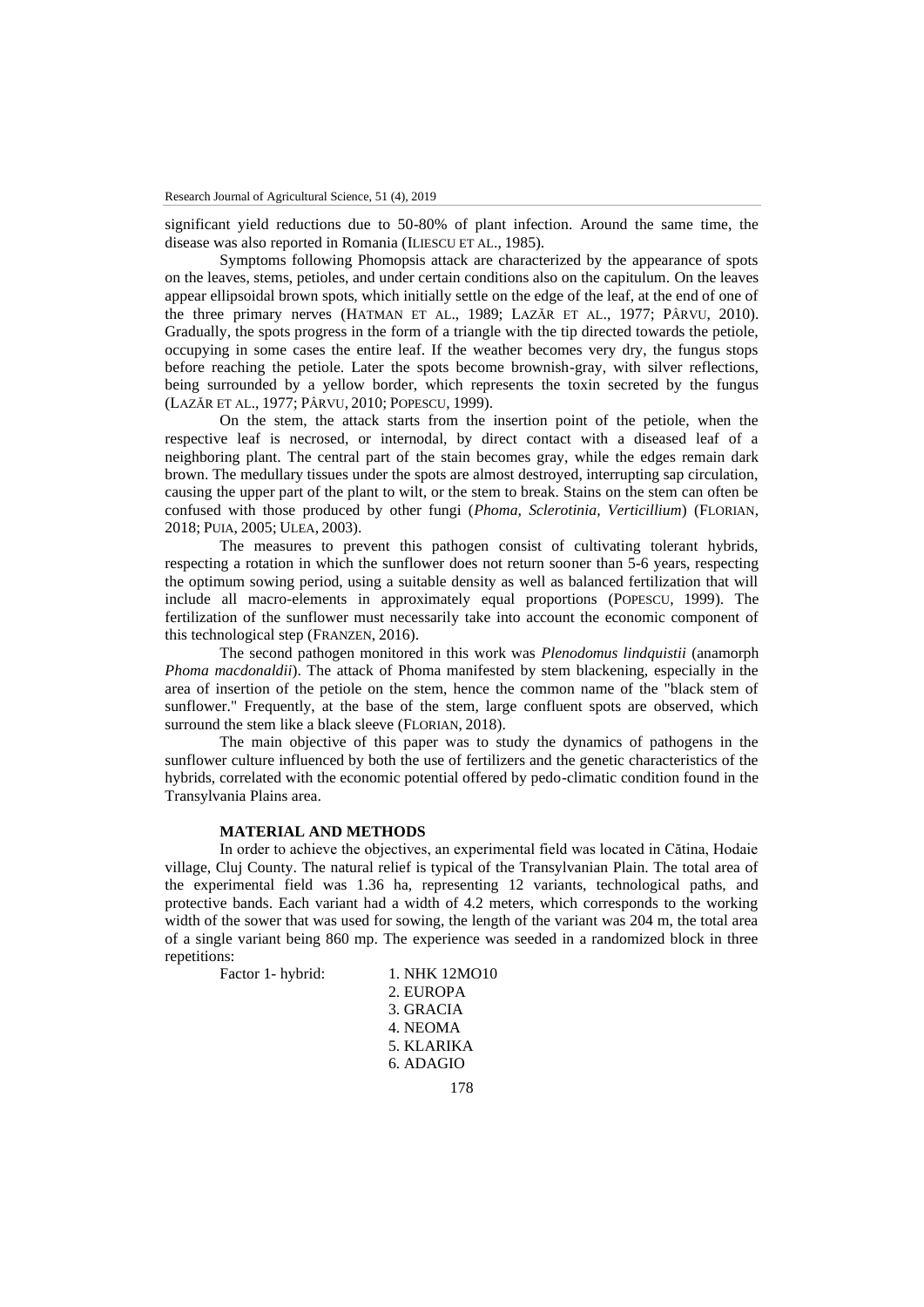Research Journal of Agricultural Science, 51 (4), 2019

Factor 2- fertilization: 1. NPK 18-46-0 2. unfertilized

The sowing was carried out on April 6, 2019, and on September 11, 2019, the experimental field was harvested. During the vegetation period, three observations were made in order to check the state of the crop under the phytosanitary protection aspect. After these examinations, the calculations were performed to determine the degree of attack of the pathogens. Attack was determined using the formula  $AD = (IX F) / 100$ , where I represents the intensity of the attack and F the attack frequency.

# **RESULTS AND DISCUSSIONS**

Following the determinations made in the experimental field regarding the level of attack of the two pathogens mentioned above (*Diaporthe helianthi*, respectively *Plenodomus linquistii*) we can say that the highest degree of attack was found in the case of Phomopsis stem canker, whit an average attack at 11.72 % (Table 1). Their behavior can be observed to be very heterogeneous, varying between a meager degree of attack (Adagio hybrid, 4.11%), and over 20% at Neoma hybrid. This fact is also confirmed by the Duncan test, with significant differences between the six hybrids.

*Table 1*

| Diaporthe helianthi level of attack on sunflower |                         |                     |  |
|--------------------------------------------------|-------------------------|---------------------|--|
| <b>Treatment</b>                                 | <b>Attack degree</b>    | Duncan significance |  |
| Average                                          | $11.72$ Mt              |                     |  |
| <b>NHK 12MO10</b>                                | $18.11***$              | D                   |  |
| <b>EUROPA</b>                                    | 10.77                   | $\Gamma$            |  |
| <b>GRACIA</b>                                    | 9.61                    | BC                  |  |
| <b>NEOMA</b>                                     | $21.42$ ***             | D                   |  |
| <b>KLARIKA</b>                                   | $6.32^{\circ}$          | AВ                  |  |
| <b>ADAGIO</b>                                    | $4.11^{\circ}$          | А                   |  |
| Mt-control                                       | LSD $(p 5\%) - 4.17$    |                     |  |
|                                                  | DL (p $1\%$ )- 5.66     | DS 4.16             |  |
|                                                  | DL (p $ 0.1\%$ ) - 7.68 |                     |  |

The second pathogen identified in the experimental field was *Plenodomus linquistii*, with meager attack degree (below 2%), with an average of 1.01% (table 2). Compared to this average, none of the six hybrids tested did show significant differences. It is noted, however, hybrid Europe, with the highest degree of attack, being the only one that exceeded the threshold of 1.5% degree of attack.

|                                                     |                                                                   | Table 2             |  |
|-----------------------------------------------------|-------------------------------------------------------------------|---------------------|--|
| Plenodomus lindquistii level of attack on sunflower |                                                                   |                     |  |
| <b>Treatment</b>                                    | <b>Attack degree</b>                                              | Duncan significance |  |
| Average                                             | $1.01^{Mt}$                                                       |                     |  |
| <b>NHK 12MO10</b>                                   | 0.47                                                              | AB                  |  |
| <b>EUROPA</b>                                       | 1.71                                                              | $\mathcal{C}$       |  |
| <b>GRACIA</b>                                       | 0.93                                                              | ABC                 |  |
| <b>NEOMA</b>                                        | 1.19                                                              | ABC                 |  |
| <b>KLARIKA</b>                                      | 1.63                                                              | BC                  |  |
| <b>ADAGIO</b>                                       | 0.14                                                              | А                   |  |
| Mt-control                                          | LSD $(p 5\%) - 1.09$<br>DL (p 1%)-1.48<br>DL (p $ 0.1\%$ ) - 2.01 | <b>DS</b> 1.09      |  |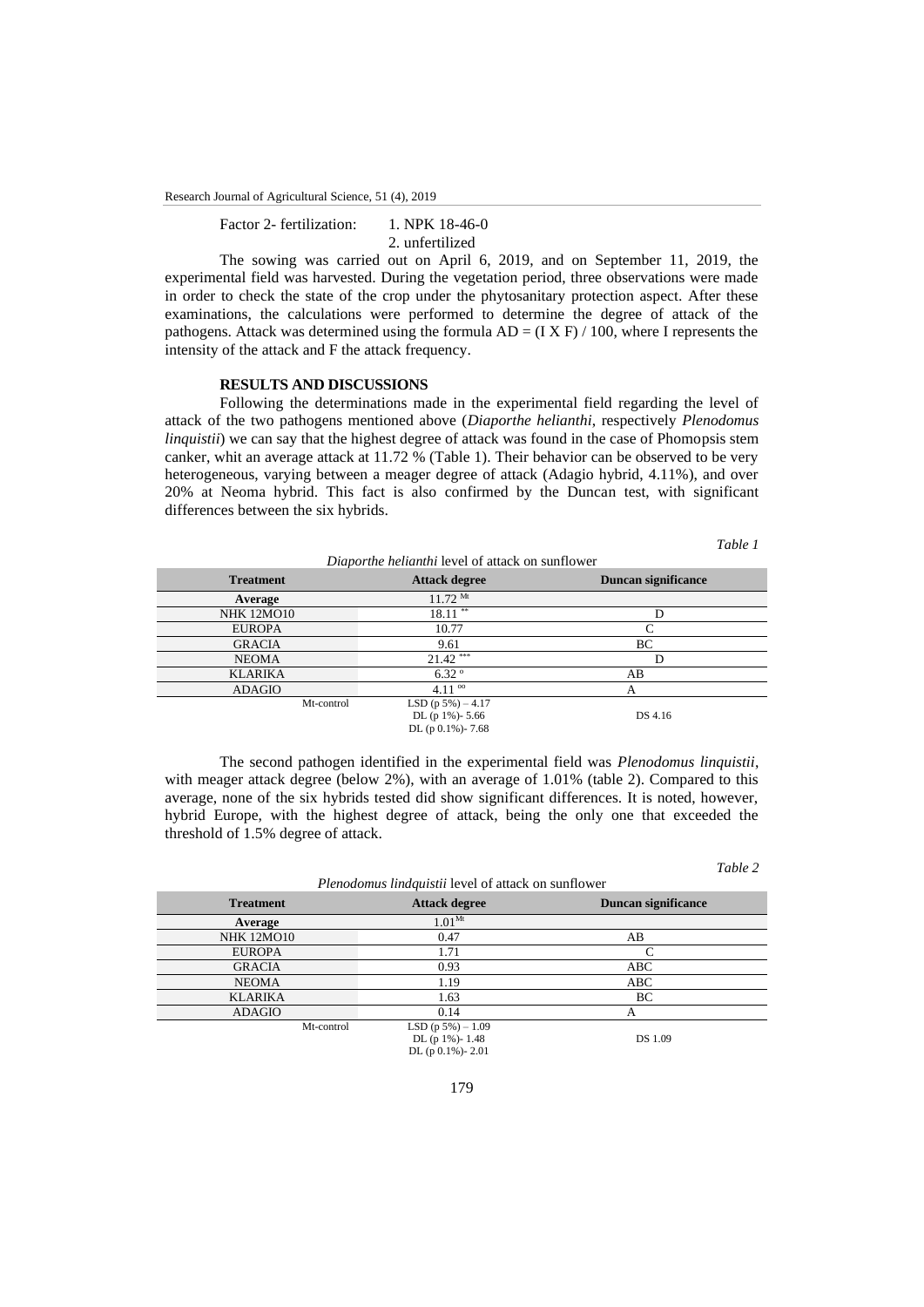One aim of these works was to test the effect of fertilizers on the incidence of the main sunflower diseases. Thus, in the experimental field, fertilized plots were introduced (NP 18-46, 200 kg/ha).

The graph in Figure 1 shows that the degree of attack increased on average by about 2.5 % on fertilized parcels. The differences between the two plots are significant (Test Duncan).



Figure 1. The influence of fertilization on the total attack degree

Comparing the six hybrids (Figure 2) in terms of the total degree of attack, it can be seen that, compared to the average, the Adagio hybrid has very significant negative differences, and the Neoma hybrid has very significant positive differences.



Figure 2. Total attack degree levels on sunflower hybrids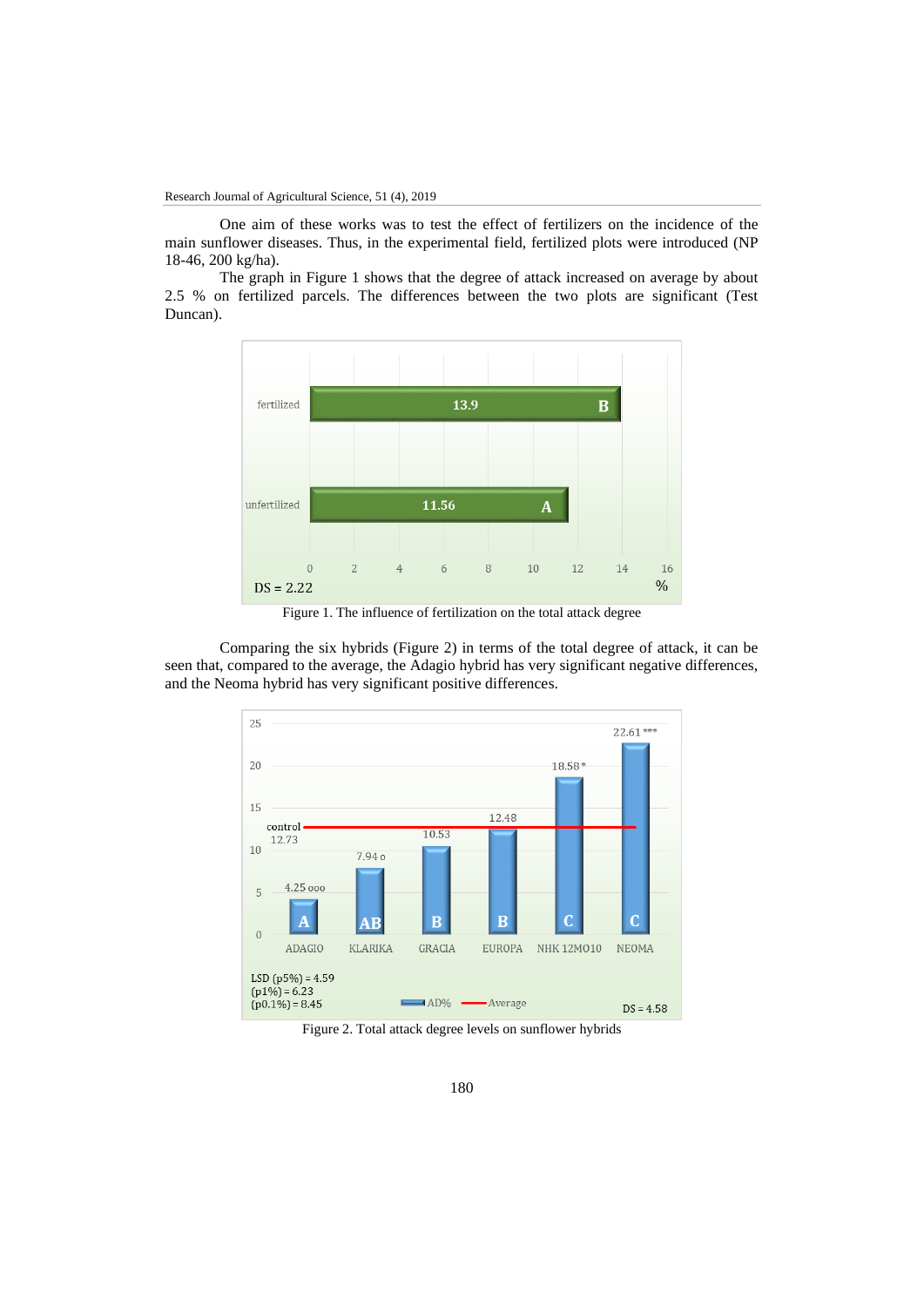Duncan analysis shows that from hybrids sensitivity to the attack of pathogens' point of view, they can be divided into three groups: Adagio and Klarika slightly sensitive, Gracia and Europe mean sensitive, Neoma and NHK 12MO10 with an above-average sensitivity.

For production, it can be observed that on all hybrids, fertilization has led to production increases between 900 and 1400 kg/ha, depending on the genetic potential of each one.



Figure 3. The relation between the production and total attack degree

Comparing the productions with the degree of attack (Figure 3), noted for each plot, it can be seen that there are hybrids with a higher resistance to attack of the two pathogens, such as Adagio, which in the fertilized variant had an attack degree of less than 5%, and in the unfertilized version 5.5%. The differences in the production of this hybrid can be attributed only to fertilization. At the other end, there is the Neoma hybrid, with the highest levels of attack but with productions similar to the Adagio hybrid. This reveals that the Neoma hybrid can be considered tolerant to the attack of the two pathogens. It can also be noticed the hybrid NHK12MO10, whose production was relatively low, being in opposite relation to the degree of attack noted.

# **CONCLUSIONS**

In the conditions of 2018, in the Transylvania Plain, the attack of the pathogen *Diaporthe helianthi* was, on average 11.72%, and for *Plenodomus linquistii* 1.1%. Under the conditions of the experimental field, fertilization increased the degree of attack, but this was offset by production increases recorded by the six hybrids. Of the six hybrids, the least susceptible to pathogen attack was the Adagio hybrid with 4.25% and the most sensitive Neoma hybrid with an attack degree of over 20%. Following the experiment, under the conditions of Transylvania, we can recommend the cultivation of Adagio, Klarika, Gracia, and Neoma hybrids, but only if additional fertilization is introduced in the cultivation technology..